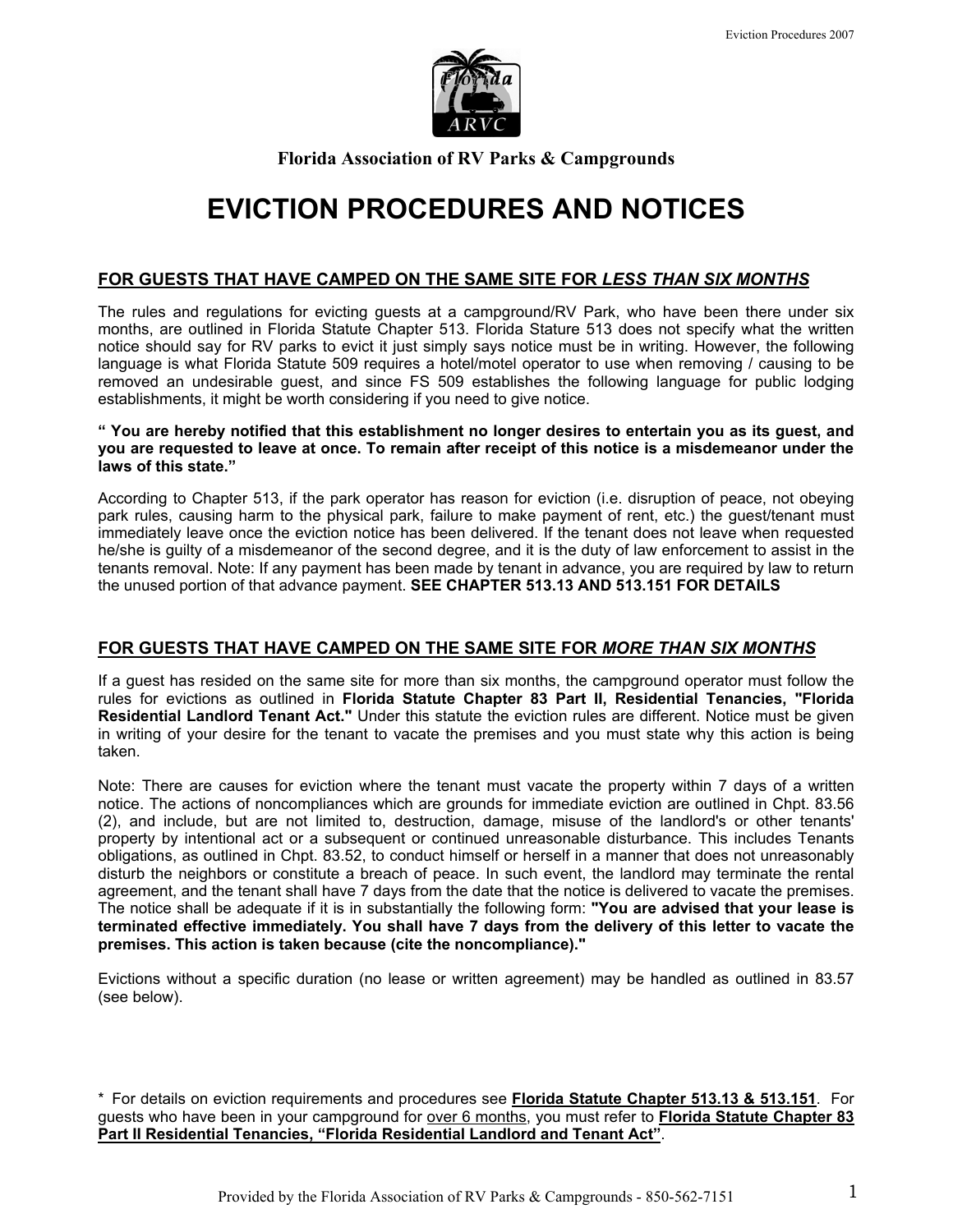# **FLORIDA STATUTE 513 MOBILE HOME AND RECREATIONAL VEHICLE PARKS**

# **SECTIONS 513.13 & 513.151**

# EVICTION REQUIREMENTS AND OPERATOR'S RIGHT'S AND REMEDIES FOR TRANSIENT GUESTS

### **513.13 Recreational vehicle parks; eviction; grounds; proceedings.—**

 (1) The operator of any recreational vehicle park may remove or cause to be removed from such park, in the manner provided in this section, any transient guest of the park who, while on the premises of the park, illegally possesses or deals in a controlled substance as defined in chapter 893 or disturbs the peace and comfort of other persons; who causes harm to the physical park; or who fails to make payment of rent at the rental rate agreed upon and by the time agreed upon. The admission of a person to, or the removal of a person from, any recreational vehicle park shall not be based upon race, color, national origin, sex, physical disability, or creed.

 (2) The operator of any recreational vehicle park shall notify such guest that the park no longer desires to entertain the guest and shall request that such guest immediately depart from the park. Such notice shall be given in writing. If such guest has paid in advance, the park shall, at the time such notice is given, tender to the guest the unused portion of the advance payment. Any guest who remains or attempts to remain in such park after being requested to leave is guilty of a misdemeanor of the second degree, punishable as provided in s. 775.082 or s. 775.083.

 (3) If a guest has accumulated an outstanding account in excess of an amount equivalent to three nights' rent at a recreational vehicle park, the operator may disconnect all utilities of the recreational vehicle and notify the guest that the action is for the purpose of requiring the guest to confront the operator or permittee and arrange for the payment of the guest's account. Such arrangement must be in writing, and a copy shall be furnished to the guest. Upon entering into such agreement, the operator shall reconnect the utilities of the recreational vehicle.

 (4) If any person is illegally on the premises of any recreational vehicle park, the operator of such park may call upon any law enforcement officer of this state for assistance. It is the duty of such law enforcement officer, upon the request of such operator, to place under arrest and take into custody for violation of this section any guest who violates subsection (1) or subsection (2) in the presence of the officer. If a warrant has been issued by the proper judicial officer for the arrest of any violator of subsection (1) or subsection (2), the officer shall serve the warrant, arrest the person, and take the person into custody. Upon arrest, with or without warrant, the guest is deemed to have given up any right to occupancy or to have abandoned the guest's right to occupancy of the premises of the recreational vehicle park; and the operator of the park shall employ all reasonable and proper means to care for any personal property left on the premises by such guest and shall refund any unused portion of moneys paid by such guest for the occupancy of such premises.

 (5) In addition to the grounds for eviction established by law, grounds for eviction may be established in a written lease agreement between a recreational vehicle park operator or permittee and a recreational vehicle park occupant.

History.—ss. 11, 15, ch. 83-321; s. 12, ch. 84-182; s. 93, ch. 85-81; s. 132, ch. 91-224; ss. 24, 26, ch. 93-150.

### **513.151 Recreational vehicle parks; guests in transient occupancy; operator's rights and remedies; writ of distress.—**

This section applies only to guests in transient occupancy in a recreational vehicle park.

(1) OPERATOR'S RIGHT TO DISCONNECT UTILITIES.—

 (a) If an operator of a recreational vehicle park makes a reasonable determination that a guest has accumulated a large outstanding account at such park, the operator may disconnect all utilities of the recreational vehicle or tent, except that the operator must not by such actions create a sanitary nuisance. The operator may also take such other measures considered necessary for the purpose of requiring the guest to confront the operator and arrange for payment on the guest's account. Such arrangement must be in writing, and a copy shall be furnished to the guest.

 (b) Once the guest has confronted the operator and made arrangement for payment on the guest's account, the operator shall reconnect the utilities of the recreational vehicle or tent, or otherwise reverse the measures taken under paragraph (a).

 (2) OPERATOR'S RIGHT TO RECOVER PREMISES.—If the guest of a recreational vehicle park vacates the premises without notice to the operator and the operator reasonably believes the guest does not intend to satisfy the outstanding account, the operator may recover the premises by removing the recreational vehicle or tent from the site. The operator shall take all reasonable and proper means to care for the recreational vehicle or tent until a settlement or a final court judgment is obtained on the guest's outstanding account. Upon recovery of the premises, the operator shall seal, or cause to be sealed, the recreational vehicle in the presence of at least one other person who is not an agent of the operator or shall make an itemized inventory of any property belonging to the guest and store such property until a settlement or a final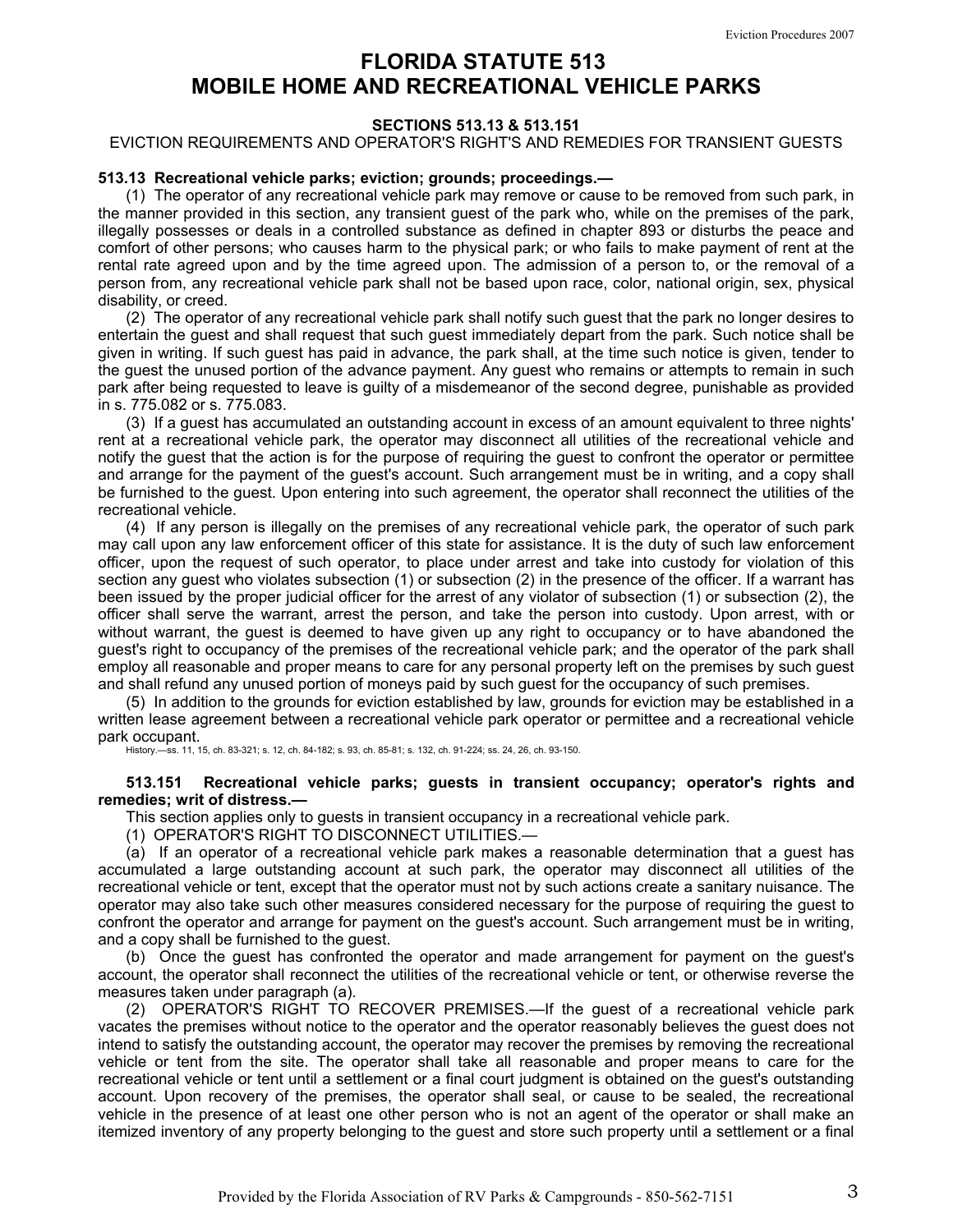court judgment is obtained on the guest's outstanding account. Such inventory shall be conducted by the operator and at least one other person who is not an agent of the operator.

(3) OPERATOR'S WRIT OF DISTRESS.—If, after there has been a disconnection of utilities pursuant to subsection (1), a guest fails to make the agreed-upon payments on the guest's account, or, notwithstanding subsection (1), if a guest vacates the premises without making payment on the guest's outstanding account, the operator may proceed to prosecute a writ of distress against the guest and the guest's property. The writ of distress must be predicated on the lien created by s. 713.77.

 (a) An action under this subsection must be brought in a court of appropriate jurisdiction in the county where the property is located. If the property consists of separate articles, the value of any one of which articles is within the jurisdictional amount of a lower court but the total value of which articles, taken together, exceeds that jurisdictional amount, the plaintiff may not divide the property to give jurisdiction to the lower court so as to enable the plaintiff to bring separate actions for the property.

 (b) To obtain an order authorizing the issuance of a writ of distress upon final judgment, the plaintiff must first file with the clerk of the court a complaint reciting and showing the following information:

1. A statement of the amount of the guest's account at the recreational vehicle park.

 2. A statement that the plaintiff is the operator of the recreational vehicle park in which the guest has an outstanding account. If the plaintiff's interest in such account is based on written documents, copies of such documents must be attached to the complaint.

 3. A statement that the operator has made a reasonable attempt to obtain payment from the guest for an outstanding account, either by confronting the guest or by a disconnection of utilities pursuant to subsection

 (1), and a statement that the guest has failed to make any payment or that the guest has vacated the premises without paying the outstanding account.

 4. A statement that the account is outstanding and unpaid by the guest; a statement of the services provided to the guest for which the outstanding account was accumulated; and a statement of the cause of such nonpayment according to the best knowledge, information, and belief of the plaintiff.

 5. A general statement as to what property the plaintiff is requesting levy against, including the property included in the inventory conducted pursuant to subsection (2) if the operator has recovered the premises, and a statement of the authority under which the plaintiff has a lien against such property.

 6. A statement, to the best of the plaintiff's knowledge, that the claimed property has not been taken for a tax, assessment, or fine pursuant to law or taken under an execution or attachment by order of any court.

 (c) The officer of the court to whom a writ of distress is directed shall execute the writ of distress by serving it on the defendant and by levying on the property distrainable for services rendered, if such property is found within the area of the officer's jurisdiction. If the property is not found in that jurisdiction but is in another jurisdiction, the officer shall deliver the writ to the proper authority in the other jurisdiction. The writ shall be executed by levying on such property and delivering it to the officer of the court in which the action is pending, and the property shall be disposed of according to law, unless the officer is ordered by such court to hold the property and dispose of it according to law. If the defendant cannot be found, the levy on the property suffices as service of the writ on the defendant if the plaintiff and the officer each file a sworn statement stating that the whereabouts of the defendant are unknown.

(4) OPERATOR'S PREJUDGMENT WRIT OF DISTRESS.—

 (a) A prejudgment writ of distress may issue, and the property seized may be delivered forthwith to the plaintiff, if the nature of the claim, the amount of the claim, and the grounds relied upon for the issuance of the writ clearly appear from specific facts shown by the verified petition or by a separate affidavit of the plaintiff.

 (b) The prejudgment writ of distress may issue if the court finds, pursuant to paragraph (a), that the defendant has failed to make payment as agreed and that the defendant is engaging in, or is about to engage in, conduct that may place the claimed property in danger of being destroyed, being concealed, being removed from the state, being removed from the jurisdiction of the court, or being transferred to an innocent purchaser during the pendency of the action.

 (c) A prejudgment writ of distress may issue only upon a signed order of a circuit judge or a county court judge. The prejudgment writ of distress must include a notice of the defendant's right to an immediate hearing before the court issuing the writ.

 (d) The plaintiff must post bond in the amount of twice the estimated value of the goods subject to the writ or twice the balance of the outstanding account, whichever is the lesser amount as determined by the court, as security for the payment of damages the defendant may sustain if the writ is wrongfully obtained.

 (e) The prejudgment writ issued under this subsection must command the officer to whom it may be directed to distrain the described personal property of the defendant and hold such property until final judgment is rendered.

 (f) 1. The defendant may obtain release of the property seized under a prejudgment writ of distress by posting bond with a surety within 10 days after service of the writ, in the amount of 125 percent of the claimed outstanding account, for the satisfaction of any judgment that may be rendered against the defendant, conditioned upon delivery of the property if the judgment should require it.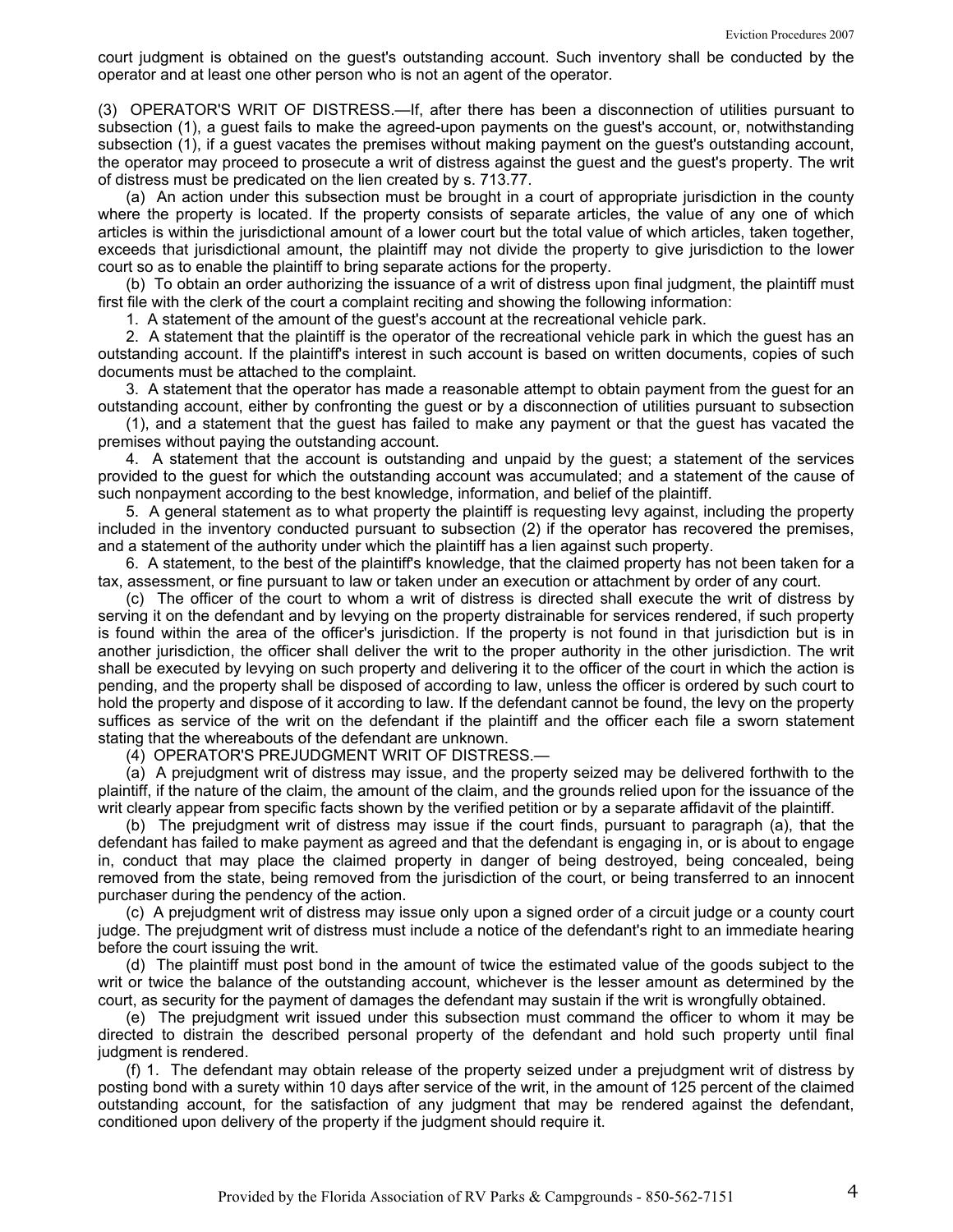2. As an alternative to the procedure prescribed in subparagraph 1., the defendant, by motion filed with the court within 10 days after service of the writ, may obtain the dissolution of a prejudgment writ of distress, unless the plaintiff proves the grounds upon which the writ was issued. The court shall set such motion for an immediate hearing.

 (5) INVENTORY OF DISTRAINED PROPERTY.—When the officer seizes distrainable property, either under paragraph (3)(c) or paragraph (4)(e), and such property is seized on the premises of a recreational vehicle park, the officer shall inventory the property; hold those items which, upon the officer's appraisal, would satisfy the plaintiff's claim; and return the remaining items to the defendant. If the defendant cannot be found, the officer shall hold all items of property seized. The officer may release the property only pursuant to law or a court order.

 (6) EXECUTION ON PROPERTY IN POSSESSION OF THIRD PERSON.—If the property to be distrained is in the possession of the defendant at the time of the issuance of a writ under subsection (3) or a prejudgment writ under subsection (4) and the property passes into the possession of a third person before the execution of the writ, the officer holding the writ shall execute it on the property in the possession of the third person and shall serve the writ on the defendant and the third person; and the action, with proper amendments, shall proceed against the third person.

 (7) CLAIM BY THIRD PERSON TO DISTRAINED PROPERTY.—A third person claiming any property distrained pursuant to this chapter may interpose and prosecute a claim for that property in the same manner as is provided for similar cases of claim to property levied on under execution.

(8) JUDGMENT.—

 (a) For plaintiff.— 1. If it appears that the account stated in the complaint is wrongfully unpaid, and the property described in such complaint is the defendant's and was held by the officer executing the prejudgment writ, the plaintiff shall have judgment for the damages sustained by the plaintiff, which judgment may include reasonable attorney's fees and costs, by taking title to the defendant's property in the officer's possession or by having the property sold as prescribed in subsection (9).

 2. a. If it appears that the property was retained by, or redelivered to, the defendant on the defendant's forthcoming bond, either under subparagraph (4)(f)1. or subparagraph (4)(f)2., the plaintiff shall take judgment for the property, which judgment may include reasonable attorney's fees and costs, and against the defendant and the surety on the forthcoming bond for the value of the outstanding account; and the judgment, which may include reasonable attorney's fees and costs, shall be satisfied by the recovery and sale of the property or the amount adjudged against the defendant and the defendant's surety.

 b. After the judgment is rendered, the plaintiff may seek a writ of possession for the property and execution for the plaintiff's costs or may have execution against the defendant and the defendant's surety for the amount recovered and costs. If the plaintiff elects to have a writ of possession for the property and the officer returns that the officer is unable to find the property or any part of it, the plaintiff may immediately have execution against the defendant and the defendant's surety for the whole amount recovered less the value of any property found by the officer. If the plaintiff has execution for the whole amount, the officer shall release all property taken under the writ of possession.

 c. In any proceeding to ascertain the value of the property so that judgment for the value may be entered, the value of each article must be found. When a lot of goods, wares, or merchandise has been distrained, it is sufficient to ascertain the total value of the entire lot found, and it is not necessary to ascertain the value of each article of the lot.

(b) For defendant.—

 1. If property has been retained by, or redelivered to, the defendant on the defendant's forthcoming bond or upon the dissolution of a prejudgment writ and the defendant prevails, the defendant shall have judgment against the plaintiff for any damages of the defendant for the taking of the property, which judgment may include reasonable attorney's fees and costs.

 2. If the property has not been retained by, or redelivered to, the defendant and the defendant prevails, judgment shall be entered against the plaintiff for possession of the property, which judgment may include reasonable attorney's fees and costs.

 3. The remedies provided in this paragraph do not preclude any other remedies available under the laws of this state.

(9) SALE OF DISTRAINED PROPERTY.—

 (a) If the judgment is for the plaintiff, the property in whole or in part shall, at the plaintiff's option pursuant to subparagraph (8)(a)1. or subparagraph (8)(a)2., be sold and the proceeds applied to the payment of the judgment.

 (b) Before any property levied on is sold, it must be advertised two times, the first advertisement being at least 10 days before the sale. All property so levied on may be sold on the premises of the recreational vehicle park or at the courthouse door.

 (c) If the defendant appeals and obtains a writ of supersedeas before sale of the property, the officer executing the writ shall hold the property, and there may not be any sale or disposition of the property until final judgment is had on appeal.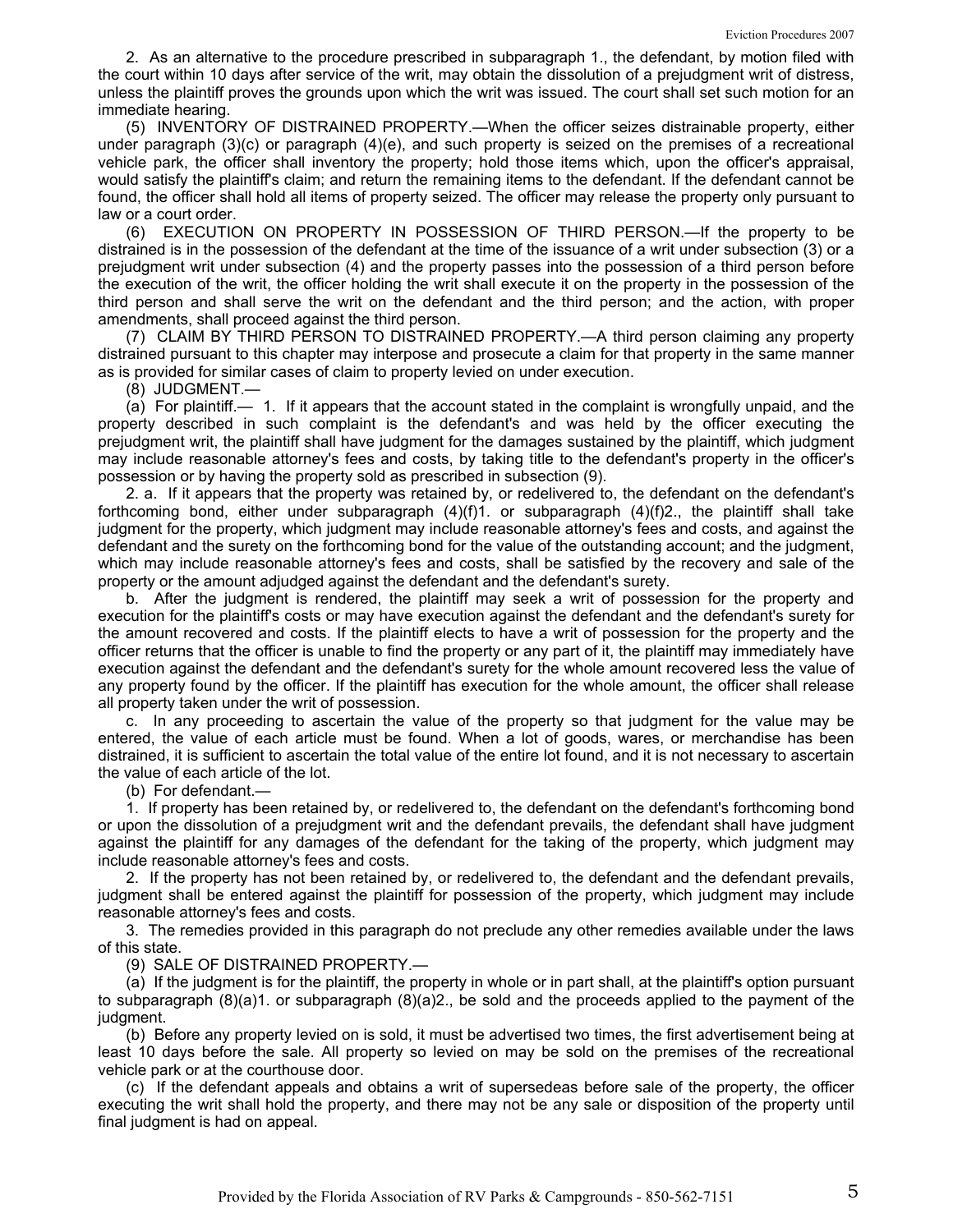(10) EXEMPTIONS FROM DISTRESS AND SALE.—The following property of a guest is exempt from distress and sale under this chapter:

(a) From final distress and sale: clothing; and items essential to the health and safety of the guest.

 (b) From prejudgment writ of distress: clothing; items essential to the health and safety of the guest; and any tools of the guest's trade or profession, business papers, or other items directly related to such trade or profession.

History.—s. 13, ch. 84-182; s. 1, ch. 85-65; s. 94, ch. 85-81; s. 36, ch. 92-78; s. 25, ch. 93-150.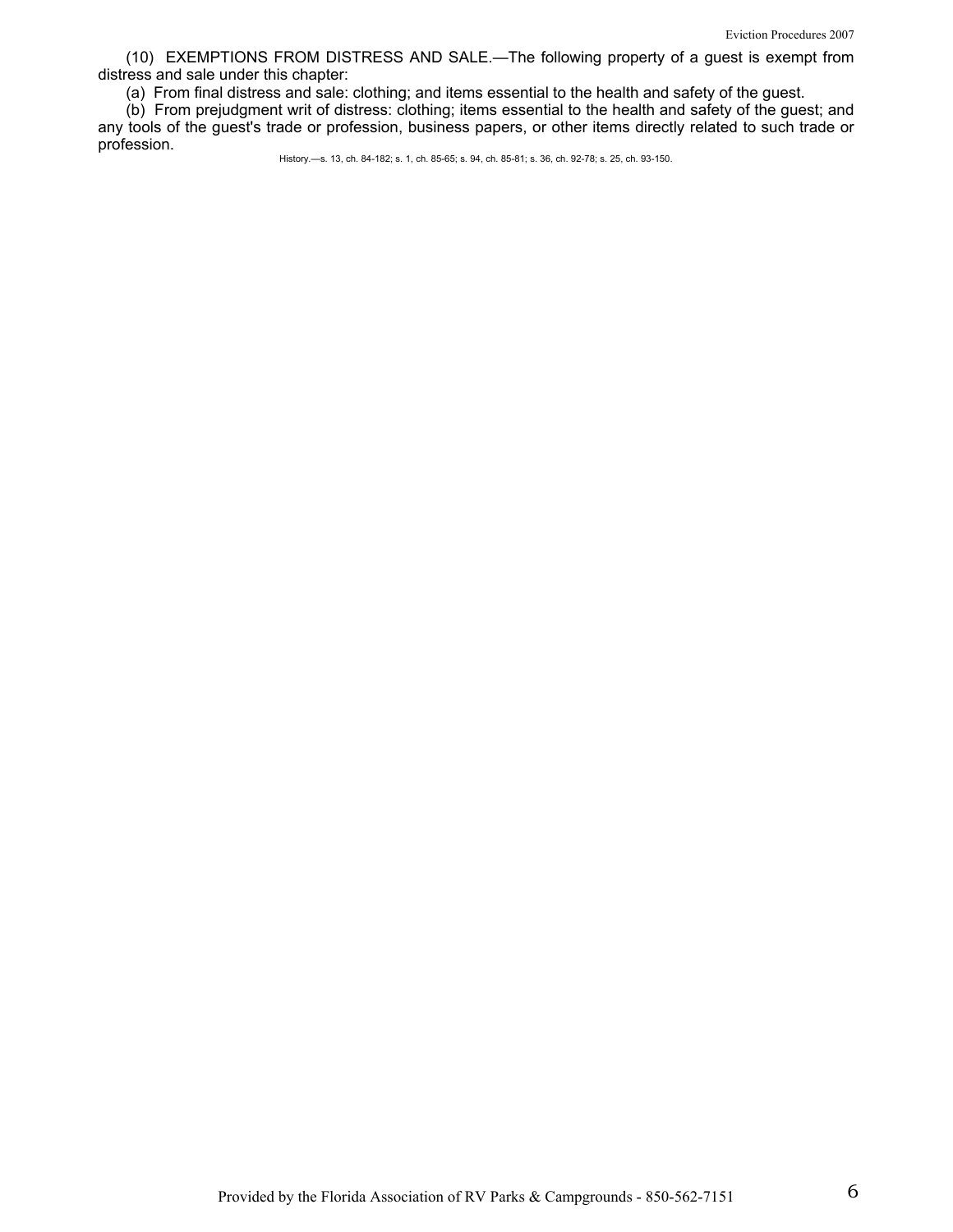# **CHAPTER 83 PART II RESIDENTIAL TENANCIES**

# **SECTIONS 83.56 – 83.68 EVICTIONS AND LEASE TERMINATIONS FOR GUESTS WHO HAVE BEEN AT YOUR CAMPGROUND FOR 6 MONTHS OR MORE**

### **83.56 Termination of rental agreement.**

 (1) If the landlord materially fails to comply with s. 83.51(1) or material provisions of the rental agreement within 7 days after delivery of written notice by the tenant specifying the noncompliance and indicating the intention of the tenant to terminate the rental agreement by reason thereof, the tenant may terminate the rental agreement. If the failure to comply with s. 83.51(1) or material provisions of the rental agreement is due to causes beyond the control of the landlord and the landlord has made and continues to make every reasonable effort to correct the failure to comply, the rental agreement may be terminated or altered by the parties, as follows:

 (a) If the landlord's failure to comply renders the dwelling unit untenantable and the tenant vacates, the tenant shall not be liable for rent during the period the dwelling unit remains uninhabitable.

 (b) If the landlord's failure to comply does not render the dwelling unit untenantable and the tenant remains in occupancy, the rent for the period of noncompliance shall be reduced by an amount in proportion to the loss of rental value caused by the noncompliance.

 (2) If the tenant materially fails to comply with s. 83.52 or material provisions of the rental agreement, other than a failure to pay rent, or reasonable rules or regulations, the landlord may:

 (a) If such noncompliance is of a nature that the tenant should not be given an opportunity to cure it or if the noncompliance constitutes a subsequent or continuing noncompliance within 12 months of a written warning by the landlord of a similar violation, deliver a written notice to the tenant specifying the noncompliance and the landlord's intent to terminate the rental agreement by reason thereof. Examples of noncompliance which are of a nature that the tenant should not be given an opportunity to cure include, but are not limited to, destruction, damage, or misuse of the landlord's or other tenants' property by intentional act or a subsequent or continued unreasonable disturbance. In such event, the landlord may terminate the rental agreement, and the tenant shall have 7 days from the date that the notice is delivered to vacate the premises. The notice shall be adequate if it is in substantially the following form:

 You are advised that your lease is terminated effective immediately. You shall have 7 days from the delivery of this letter to vacate the premises. This action is taken because (cite the noncompliance).

 (b) If such noncompliance is of a nature that the tenant should be given an opportunity to cure it, deliver a written notice to the tenant specifying the noncompliance, including a notice that, if the noncompliance is not corrected within 7 days from the date the written notice is delivered, the landlord shall terminate the rental agreement by reason thereof. Examples of such noncompliance include, but are not limited to, activities in contravention of the lease or this act such as having or permitting unauthorized pets, guests, or vehicles; parking in an unauthorized manner or permitting such parking; or failing to keep the premises clean and sanitary. The notice shall be adequate if it is in substantially the following form:

 You are hereby notified that (cite the noncompliance). Demand is hereby made that you remedy the noncompliance within 7 days of receipt of this notice or your lease shall be deemed terminated and you shall vacate the premises upon such termination. If this same conduct or conduct of a similar nature is repeated within 12 months, your tenancy is subject to termination without your being given an opportunity to cure the noncompliance.

 (3) If the tenant fails to pay rent when due and the default continues for 3 days, excluding Saturday, Sunday, and legal holidays, after delivery of written demand by the landlord for payment of the rent or possession of the premises, the landlord may terminate the rental agreement. Legal holidays for the purpose of this section shall be court-observed holidays only. The 3-day notice shall contain a statement in substantially the following form:

You are hereby notified that you are indebted to me in the sum of \_\_\_\_\_\_ dollars for the rent and use of the premises (address of leased premises, including county), Florida, now occupied by you and that I demand payment of the rent or possession of the premises within 3 days (excluding Saturday, Sunday, and legal holidays) from the date of delivery of this notice, to wit: on or before the \_\_\_\_\_\_ day of \_\_\_\_\_\_, 19\_\_\_

(landlord's name, address and phone number)

 (4) The delivery of the written notices required by subsections (1), (2), and (3) shall be by mailing or delivery of a true copy thereof or, if the tenant is absent from the premises, by leaving a copy thereof at the residence.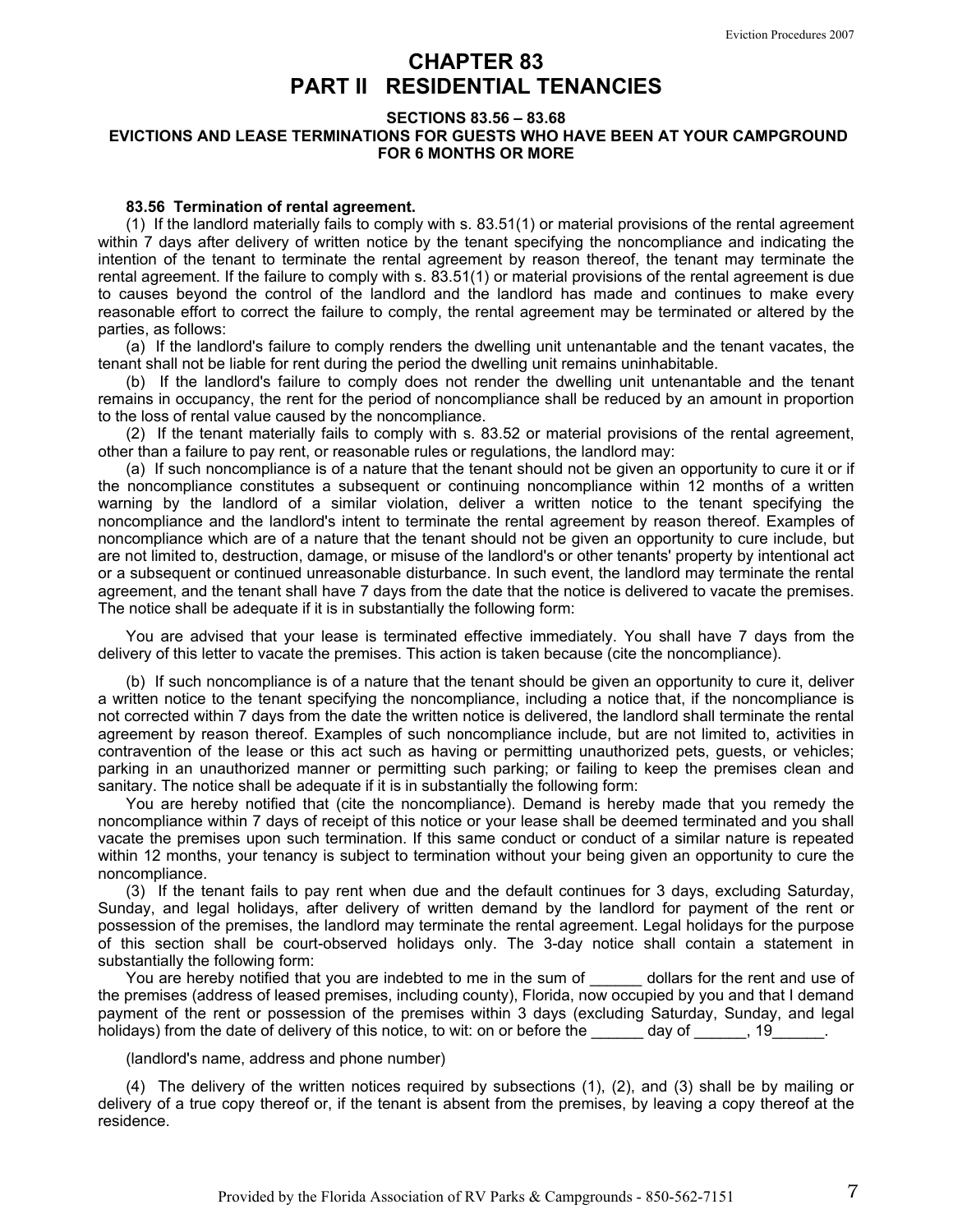(5) If the landlord accepts rent with actual knowledge of a noncompliance by the tenant or accepts performance by the tenant of any other provision of the rental agreement that is at variance with its provisions, or if the tenant pays rent with actual knowledge of a noncompliance by the landlord or accepts performance by the landlord of any other provision of the rental agreement that is at variance with its provisions, the landlord or tenant waives his or her right to terminate the rental agreement or to bring a civil action for that noncompliance, but not for any subsequent or continuing noncompliance. Any tenant who wishes to defend against an action by the landlord for possession of the unit for noncompliance of the rental agreement or of relevant statutes shall comply with the provisions in s. 83.60(2). The court may not set a date for mediation or trial unless the provisions of s. 83.60(2) have been met, but shall enter a default judgment for removal of the tenant with a writ of possession to issue immediately if the tenant fails to comply with s. 83.60(2). This subsection does not apply to that portion of rent subsidies received from a local, state, or national government or an agency of local, state, or national government; however, waiver will occur if an action has not been instituted within 45 days of the noncompliance.

(6) If the rental agreement is terminated, the landlord shall comply with s. 83.49(3).

# **83.57 Termination of tenancy without specific term.**

 A tenancy without a specific duration, as defined in s. 83.46(2) or (3), may be terminated by either party giving written notice in the manner provided in s. 83.56(4), as follows:

 (1) When the tenancy is from year to year, by giving not less than 60 days' notice prior to the end of any annual period;

 (2) When the tenancy is from quarter to quarter, by giving not less than 30 days' notice prior to the end of any quarterly period;

 (3) When the tenancy is from month to month, by giving not less than 15 days' notice prior to the end of any monthly period; and

 (4) When the tenancy is from week to week, by giving not less than 7 days' notice prior to the end of any weekly period.

# **83.58 Remedies; tenant holding over.**

 If the tenant holds over and continues in possession of the dwelling unit or any part thereof after the expiration of the rental agreement without the permission of the landlord, the landlord may recover possession of the dwelling unit in the manner provided for in s. 83.59 [F.S. 1973]. The landlord may also recover double the amount of rent due on the dwelling unit, or any part thereof, for the period during which the tenant refuses to surrender possession.

# **83.59 Right of action for possession.**

 (1) If the rental agreement is terminated and the tenant does not vacate the premises, the landlord may recover possession of the dwelling unit as provided in this section.

 (2) A landlord, the landlord's attorney, or the landlord's agent, applying for the removal of a tenant shall file in the county court of the county where the premises are situated a complaint describing the dwelling unit and stating the facts that authorize its recovery. A landlord's agent is not permitted to take any action other than the initial filing of the complaint, unless the landlord's agent is an attorney. The landlord is entitled to the summary procedure provided in s. 51.011 [F.S. 1971], and the court shall advance the cause on the calendar.

(3) The landlord shall not recover possession of a dwelling unit except:

 (a) In an action for possession under subsection (2) or other civil action in which the issue of right of possession is determined;

(b) When the tenant has surrendered possession of the dwelling unit to the landlord; or

When the tenant has abandoned the dwelling unit. In the absence of actual knowledge of abandonment, it shall be presumed that the tenant has abandoned the dwelling unit if he or she is absent from the premises for a period of time equal to one-half the time for periodic rental payments. However, this presumption shall not apply if the rent is current or the tenant has notified the landlord, in writing, of an intended absence.

(4) The prevailing party is entitled to have judgment for costs and execution therefor.

# **83.595 Choice of remedies upon breach by tenant.**

 (1) If the tenant breaches the lease for the dwelling unit and the landlord has obtained a writ of possession, or the tenant has surrendered possession of the dwelling unit to the landlord, or the tenant has abandoned the dwelling unit, the landlord may:

 (a) Treat the lease as terminated and retake possession for his or her own account, thereby terminating any further liability of the tenant; or

 (b) Retake possession of the dwelling unit for the account of the tenant, holding the tenant liable for the difference between rental stipulated to be paid under the lease agreement and what, in good faith, the landlord is able to recover from a reletting; or

(c) Stand by and do nothing, holding the lessee liable for the rent as it comes due.

(2) If the landlord retakes possession of the dwelling unit for the account of the tenant, the landlord has a duty to exercise good faith in attempting to relet the premises, and any rentals received by the landlord as a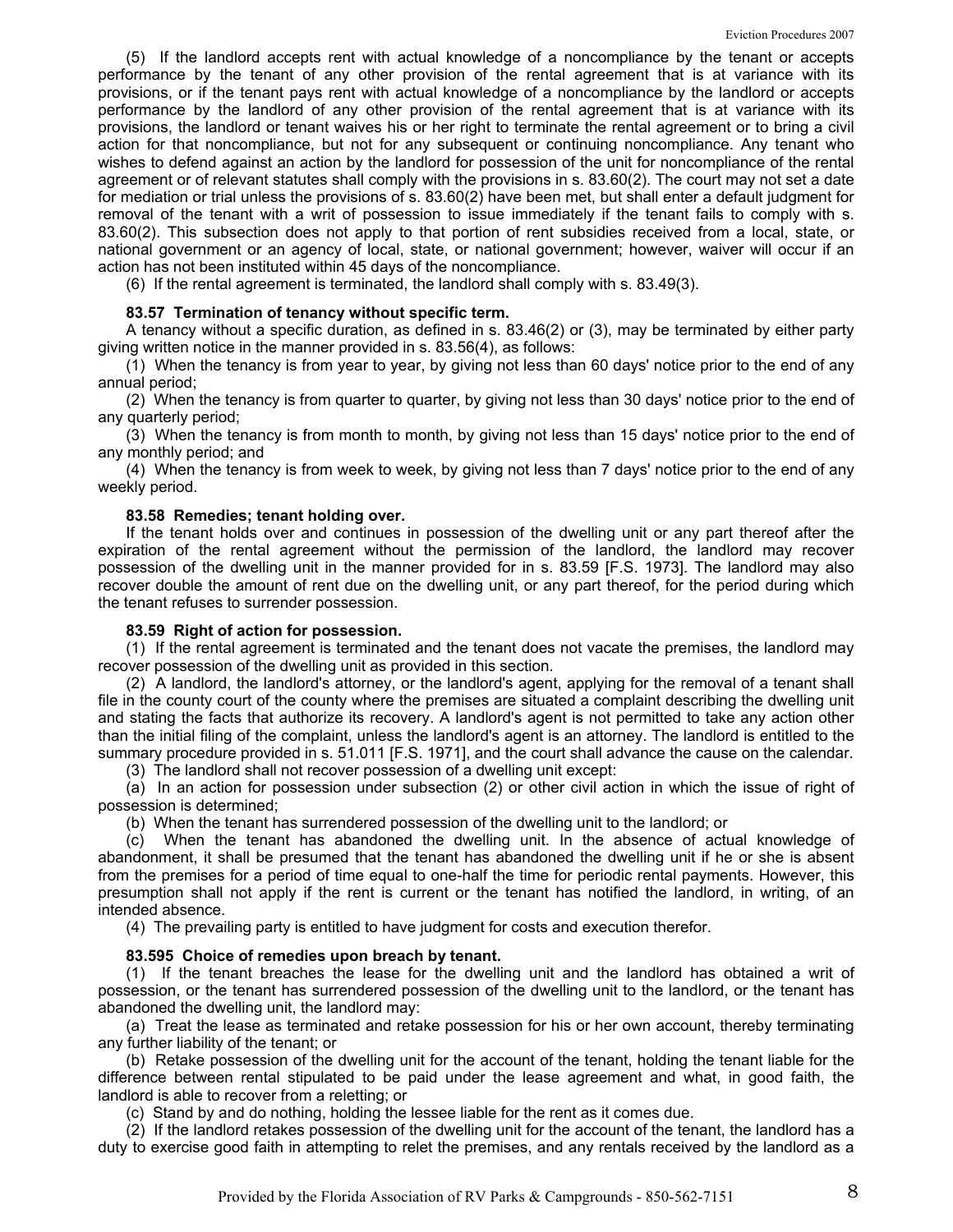result of the reletting shall be deducted from the balance of rent due from the tenant. For purposes of this section, "good faith in attempting to relet the premises" means that the landlord shall use at least the same efforts to relet the premises as were used in the initial rental or at least the same efforts as the landlord uses in attempting to lease other similar rental units but does not require the landlord to give a preference in leasing the premises over other vacant dwelling units that the landlord owns or has the responsibility to rent.

#### **83.60 Defenses to action for rent or possession; procedure.**

 (1) In an action by the landlord for possession of a dwelling unit based upon nonpayment of rent or in an action by the landlord under s. 83.55 seeking to recover unpaid rent, the tenant may defend upon the ground of a material noncompliance with s. 83.51(1) [F.S. 1973], or may raise any other defense, whether legal or equitable, that he or she may have, including the defense of retaliatory conduct in accordance with s. 83.64. The defense of a material noncompliance with s. 83.51(1) [F.S. 1973] may be raised by the tenant if 7 days have elapsed after the delivery of written notice by the tenant to the landlord, specifying the noncompliance and indicating the intention of the tenant not to pay rent by reason thereof. Such notice by the tenant may be given to the landlord, the landlord's representative as designated pursuant to s. 83.50(1), a resident manager, or the person or entity who collects the rent on behalf of the landlord. A material noncompliance with s. 83.51(1) [F.S. 1973] by the landlord is a complete defense to an action for possession based upon nonpayment of rent, and, upon hearing, the court or the jury, as the case may be, shall determine the amount, if any, by which the rent is to be reduced to reflect the diminution in value of the dwelling unit during the period of noncompliance with s. 83.51(1) [F.S. 1973]. After consideration of all other relevant issues, the court shall enter appropriate judgment.

 (2) In an action by the landlord for possession of a dwelling unit, if the tenant interposes any defense other than payment, the tenant shall pay into the registry of the court the accrued rent as alleged in the complaint or as determined by the court and the rent which accrues during the pendency of the proceeding, when due. The clerk shall notify the tenant of such requirement in the summons. Failure of the tenant to pay the rent into the registry of the court or to file a motion to determine the amount of rent to be paid into the registry within 5 days, excluding Saturdays, Sundays, and legal holidays, after the date of service of process constitutes an absolute waiver of the tenant's defenses other than payment, and the landlord is entitled to an immediate default judgment for removal of the tenant with a writ of possession to issue without further notice or hearing thereon. In the event a motion to determine rent is filed, documentation in support of the allegation that the rent as alleged in the complaint is in error is required. Public housing tenants or tenants receiving rent subsidies shall be required to deposit only that portion of the full rent for which the tenant is responsible pursuant to federal, state, or local program in which they are participating.

### **83.61 Disbursement of funds in registry of court; prompt final hearing.**

 When the tenant has deposited funds into the registry of the court in accordance with the provisions of s. 83.60(2) and the landlord is in actual danger of loss of the premises or other personal hardship resulting from the loss of rental income from the premises, the landlord may apply to the court for disbursement of all or part of the funds or for prompt final hearing. The court shall advance the cause on the calendar. The court, after preliminary hearing, may award all or any portion of the funds on deposit to the landlord or may proceed immediately to a final resolution of the cause.

### **83.62 Restoration of possession to landlord.**

 (1) In an action for possession, after entry of judgment in favor of the landlord, the clerk shall issue a writ to the sheriff describing the premises and commanding the sheriff to put the landlord in possession after 24 hours' notice conspicuously posted on the premises.

 (2) At the time the sheriff executes the writ of possession, the landlord or the landlord's agent may remove any personal property found on the premises to or near the property line. Subsequent to executing the writ of possession, the landlord may request the sheriff to stand by to keep the peace while the landlord changes the locks and removes the personal property from the premises. When such a request is made, the sheriff may charge a reasonable hourly rate, and the person requesting the sheriff to stand by to keep the peace shall be responsible for paying the reasonable hourly rate set by the sheriff. Neither the sheriff nor the landlord or the landlord's agent shall be liable to the tenant or any other party for the loss, destruction, or damage to the property after it has been removed.

### **83.625 Power to award possession and enter money judgment.**

 In an action by the landlord for possession of a dwelling unit based upon nonpayment of rent, if the court finds the rent is due, owing, and unpaid and by reason thereof the landlord is entitled to possession of the premises, the court, in addition to awarding possession of the premises to the landlord, shall direct, in an amount which is within its jurisdictional limitations, the entry of a money judgment with costs in favor of the landlord and against the tenant for the amount of money found due, owing, and unpaid by the tenant to the landlord. However, no money judgment shall be entered unless service of process has been effected by personal service or, where authorized by law, by certified or registered mail, return receipt, or in any other manner prescribed by law or the rules of the court; and no money judgment may be entered except in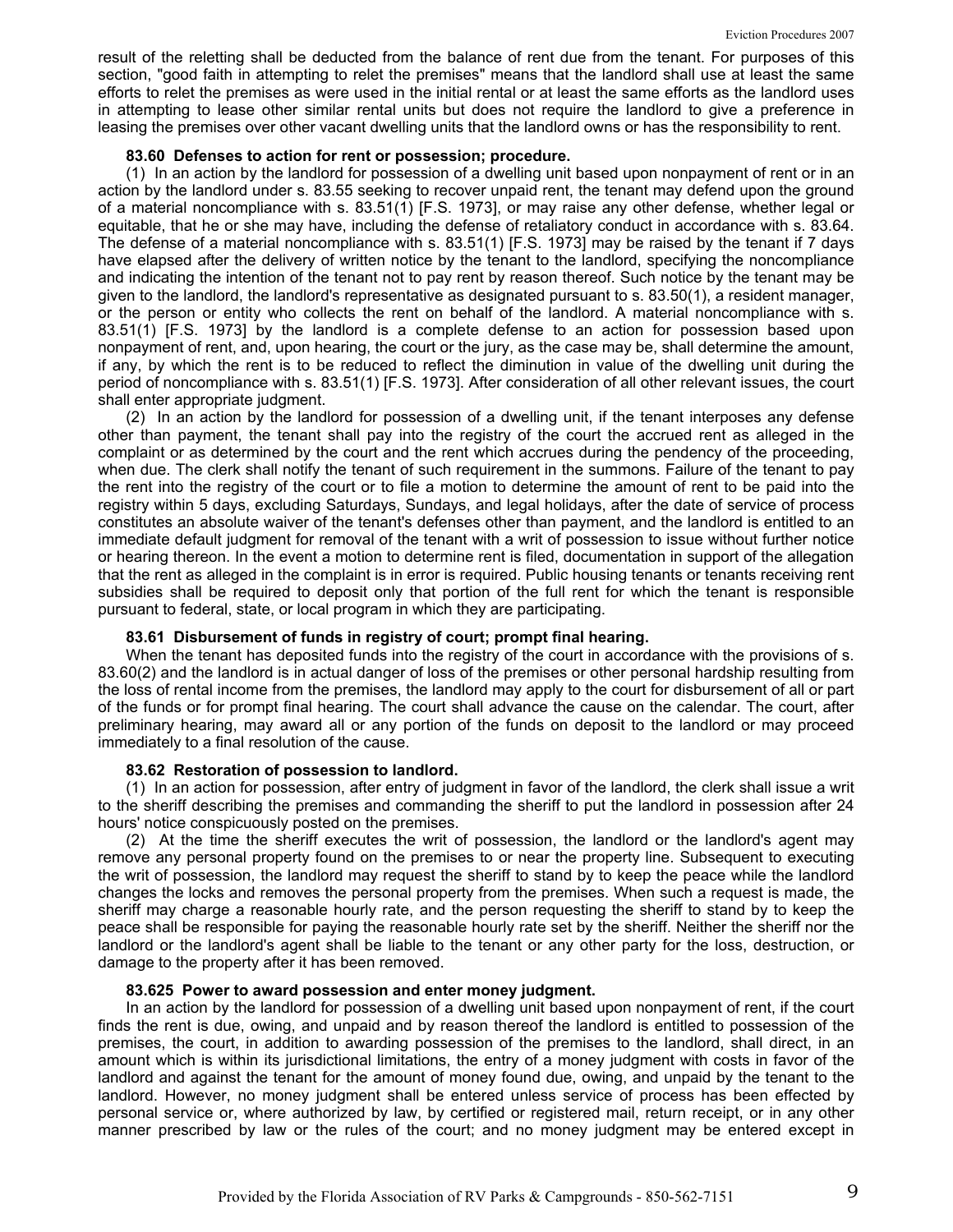compliance with the Florida Rules of Civil Procedure. The prevailing party in the action may also be awarded attorney's fees and costs.

#### **83.63 Casualty damage.**

 If the premises are damaged or destroyed other than by the wrongful or negligent acts of the tenant so that the enjoyment of the premises is substantially impaired, the tenant may terminate the rental agreement and immediately vacate the premises. The tenant may vacate the part of the premises rendered unusable by the casualty, in which case the tenant's liability for rent shall be reduced by the fair rental value of that part of the premises damaged or destroyed. If the rental agreement is terminated, the landlord shall comply with s. 83.49(3) [F.S. 1973].

#### **83.64 Retaliatory conduct.**

 (1) It is unlawful for a landlord to discriminatorily increase a tenant's rent or decrease services to a tenant, or to bring or threaten to bring an action for possession or other civil action, primarily because the landlord is retaliating against the tenant. In order for the tenant to raise the defense of retaliatory conduct, the tenant must have acted in good faith. Examples of conduct for which the landlord may not retaliate include, but are not limited to, situations where:

 (a) The tenant has complained to a governmental agency charged with responsibility for enforcement of a building, housing, or health code of a suspected violation applicable to the premises;

(b) The tenant has organized, encouraged, or participated in a tenants' organization; or

(c) The tenant has complained to the landlord pursuant to s. 83.56(1).

 (2) Evidence of retaliatory conduct may be raised by the tenant as a defense in any action brought against him or her for possession.

 (3) In any event, this section does not apply if the landlord proves that the eviction is for good cause. Examples of good cause include, but are not limited to, good faith actions for nonpayment of rent, violation of the rental agreement or of reasonable rules, or violation of the terms of this chapter.

 (4) "Discrimination" under this section means that a tenant is being treated differently as to the rent charged, the services rendered, or the action being taken by the landlord, which shall be a prerequisite to a finding of retaliatory conduct.

#### **83.67 Prohibited practices.**

 (1) No landlord of any dwelling unit governed by this part shall cause, directly or indirectly, the termination or interruption of any utility service furnished the tenant, including, but not limited to, water, heat, light, electricity, gas, elevator, garbage collection, or refrigeration, whether or not the utility service is under the control of, or payment is made by, the landlord.

 (2) No landlord of any dwelling unit governed by this part shall prevent the tenant from gaining reasonable access to the dwelling unit by any means, including, but not limited to, changing the locks or using any bootlock or similar device.

 (3) No landlord of any dwelling unit governed by this part shall remove the outside doors, locks, roof, walls, or windows of the unit except for purposes of maintenance, repair, or replacement; nor shall the landlord remove the tenant's personal property from the dwelling unit unless said action is taken after surrender, abandonment, or a lawful eviction. If provided in a written agreement separate from the rental agreement, upon surrender or abandonment by the tenant, the landlord shall not be liable or responsible for storage or disposition of the tenant's personal property. For the purposes of this section, abandonment shall not be presumed unless the tenant is absent from the premises for a period of at least 15 days.

 (4) A landlord who violates the provisions of this section shall be liable to the tenant for actual and consequential damages or 3 months' rent, whichever is greater, and costs, including attorney's fees. Subsequent or repeated violations which are not contemporaneous with the initial violation shall be subject to separate awards of damages.

(5) A violation of this section shall constitute irreparable harm for the purposes of injunctive relief.

 (6) The remedies provided by this section are not exclusive and shall not preclude the tenant from pursuing any other remedy at law or equity which the tenant may have.

#### **83.681 Orders to enjoin violations of this part.**

 (1) A landlord who gives notice to a tenant of the landlord's intent to terminate the tenant's lease pursuant to s. 83.56(2)(a), due to the tenant's intentional destruction, damage, or misuse of the landlord's property may petition the county/circuit court for an injunction prohibiting the tenant from continuing to violate any of the provisions of that part.

 (2) The court shall grant the relief requested pursuant to subsection (1) in conformity with the principles that govern the granting of injunctive relief from threatened loss or damage in other civil cases.